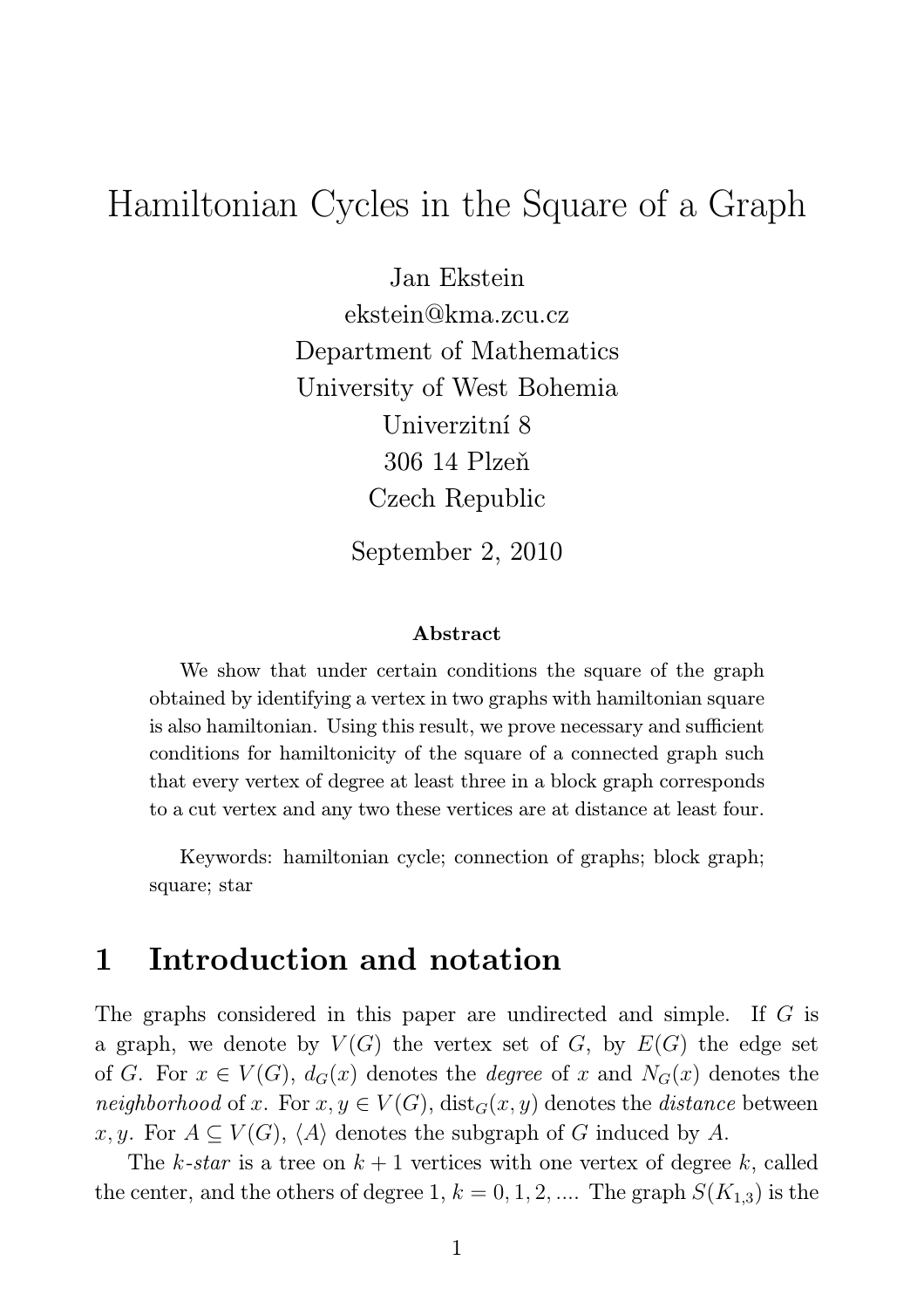graph  $K_{1,3}$  in which each edge is subdivided once. Given sets  $A, B$  of vertices, we call  $P = x_0, ..., x_k$  an  $(A, B)$ *-path* if  $V(P) \cap A = \{x_0\}$  and  $V(P) \cap B =$  ${x_k}$ , we write  $(a, B)$ -path rather than  $({a}, B)$ -path. For a graph G we define  $V_i(G) = \{v \in V(G) : d(v) = i\}$  and  $W(G) = V(G) \setminus V_2(G)$ . A *branch* in G is a nontrivial path whose ends are in  $W(G)$  and whose internal vertices, if any, are of degree 2 in G.

The *square* of G, denoted  $G^2$ , is the graph with the vertex set  $V(G)$  in which two vertices are adjacent if their distance in  $G$  is one or two. We say that two graphs are *homeomorphic* if they can be turned into isomorphic graphs by finite number of edge-subdivisions. Let  $G'$  be an subgraph of  $G$ . We say that  $G'$  is *maximal* with respect to a given graph property if  $G'$ itself has the property but no graph  $G' + A$  does, for any nonempty subset  $A \subseteq E(G) \setminus E(G')$ .

A connected graph that has no cut vertices is called a *block*. A *block* of a graph is a subgraph that is a block and is maximal with respect to this property. The *degree of a block*  $B$  of a graph  $G$ , denoted by  $d(B)$ , is the number of cut vertices of G belonging to  $V(B)$ . A block of degree 1 is called an *endblock* of G, otherwise it is a *non-end block*. A block is said to be *acyclic* if it is isomorphic to one edge, otherwise we say it is *cyclic*. The *block graph* of a graph G is the graph  $Bl(G)$  such that the vertices of  $Bl(G)$  are the blocks and cut vertices of  $G$ , and two vertices are adjacent in  $Bl(G)$  if one of them is a block of G and the second one is its vertex.

Let  $G_1, G_2$  be connected graphs,  $x \notin V(G_1) \cup V(G_2), V(G_1) \cap V(G_2) =$  $\emptyset$ , and let  $x_i \in V(G_i)$ ,  $i = 1, 2$ . Then the graph G with vertex set  $V(G)$  =  $(V(G_1) \setminus \{x_1\}) \cup (V(G_2) \setminus \{x_2\}) \cup \{x\}$  and with edge set  $E(G)$  =  $E(G_1 - x_1)$  ∪  $E(G_2 - x_2)$  ∪ { $ux | u \in V(G_1), ux_1 \in E(G_1)$ } ∪ { $vx | v \in$  $V(G_2), vx_2 \in E(G_2)$  is called the *connection of the graphs*  $G_1$ ,  $G_2$  *over the vertices*  $x_1, x_2$ , denoted  $G = G_1[x_1 = x_2]G_2$ .

Let G be a connected graph such that  $G^2$  is hamiltonian and let  $x \in V(G)$ . We say that

- a) the vertex x is *of type 1* if there exists a hamiltonian cycle C of  $G<sup>2</sup>$ such that both edges of  $C$  incident with  $x$  are in  $G$ ,
- b) the vertex x is *of type 2* if x is not of type 1 and there exists a hamiltonian cycle C of  $G^2$  such that exactly one edge of C incident with x is in  $G$ ,
- c) the vertex x is *of type 3* if x is not of type 1 or 2 and there exists a hamiltonian cycle C of  $G^2$  such that for some two vertices  $u, v \in$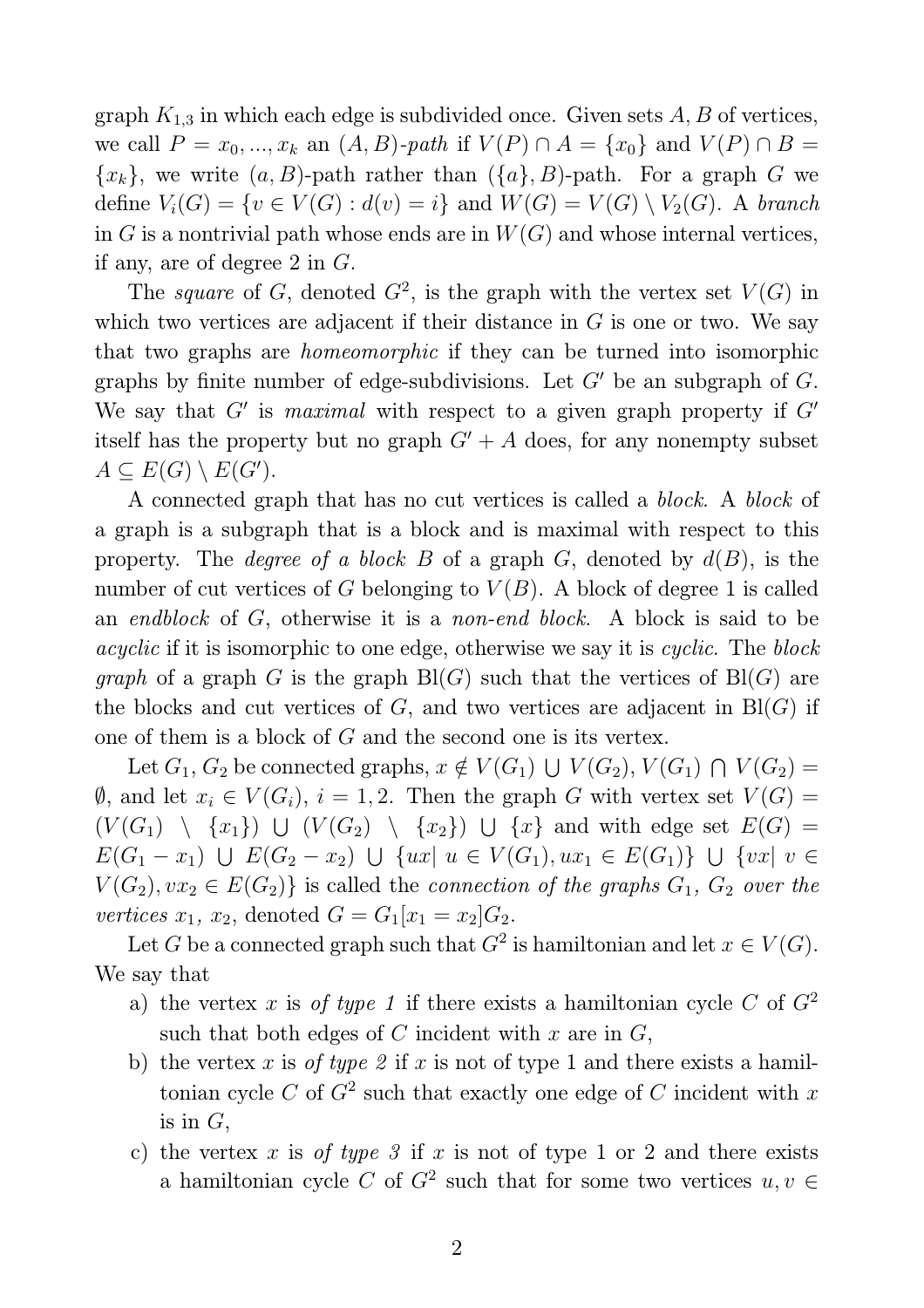$N_G(x)$  is  $uv \in E(C)$ ,

d) the vertex x is *of type*  $\frac{1}{4}$  if x is not of type 1 or 2 or 3. We denote  $V_{[i]}(G) = \{x \in V(G) \mid x \text{ is of type } i\}, i = 1, 2, 3, 4.$ 

## 2 The connection of graphs

Let us first mention the following result by Fleischner [2] that will be used many times in proofs.

**Theorem 2.1** [2]. Let y and z be arbitrarily chosen vertices of a 2connected graph  $G$ . Then  $G^2$  contains a hamiltonian cycle C such that the edges of  $C$  incident with  $y$  are in  $G$  and at least one of edges of  $C$  incident with z is in G. If y and z are adjacent in G, then these are three different edges.

It is easy to see that Theorem 2.1 implies that the square of a 2-connected graph is hamiltonian.

The following result shows that, under certain conditions, the square of the connection of two graphs with hamiltonian square is also hamiltonian.

**Theorem 2.2.** Let  $G_1$ ,  $G_2$  be connected graphs such that  $(G_1)^2$ ,  $(G_2)^2$ are hamiltonian, let  $x_i \in V(G_i)$ ,  $i = 1, 2$ . If

I)  $G = G_1[x_1 = x_2]G_2$  and  $x_i \in V_{[1]}(G_i) \cup V_{[2]}(G_i)$ ,  $i = 1, 2$ , or

II)  $G = G_1[x_1 = x_2]K_2, x_1 \in V_{[1]}(G_1) \cup V_{[2]}(G_1) \cup V_{[3]}(G_1)$  and  $V(K_2) =$  ${x_2, u}$  or

III)  $G = G_1[x_1 = x_2]G_2$ ,  $x_1 \in V_{3}(G_1)$  and  $x_2 \in V_{1}(G_2)$ , then  $G^2$  is hamiltonian.

Moreover under the assumptions of I),

- a) if  $x_i \in V_{[1]}(G_i)$ ,  $i = 1, 2$ , then  $x = x_1 = x_2 \in V_{[1]}(G)$ ;
- b) if  $x_1 \in V_{[1]}(G_1)$  and  $x_2 \in V_{[2]}(G_2)$ , then  $x = x_1 = x_2 \in V_{[2]}(G)$ ;
- c) if  $G_2$  is 2-connected and  $x_1 \in V_{[1]}(G_1) \cup V_{[2]}(G_1)$ , then  $v \in V_{[1]}(G)$  for any  $v \in V(G_2)$ ,  $v \neq x_2$ ;

d) if 
$$
x_i \in V_{[2]}(G_i)
$$
,  $i = 1, 2$ , then  $x = x_1 = x_2 \notin V_{[1]}(G) \cup V_{[2]}(G)$ . Moreover under the assumptions of II),

a) if  $x_1 \in V_{[1]}(G_1)$ , then  $x = x_1 = x_2 \in V_{[1]}(G)$ ;

- b) if  $x_1 \in V_{2}(\mathbb{G}_1)$ , then  $x = x_1 = x_2 \in V_{2}(\mathbb{G});$
- c) if  $x_1 \in V_{[1]}(G_1) \cup V_{[2]}(G_1)$ , then  $u \in V_{[2]}(G)$ .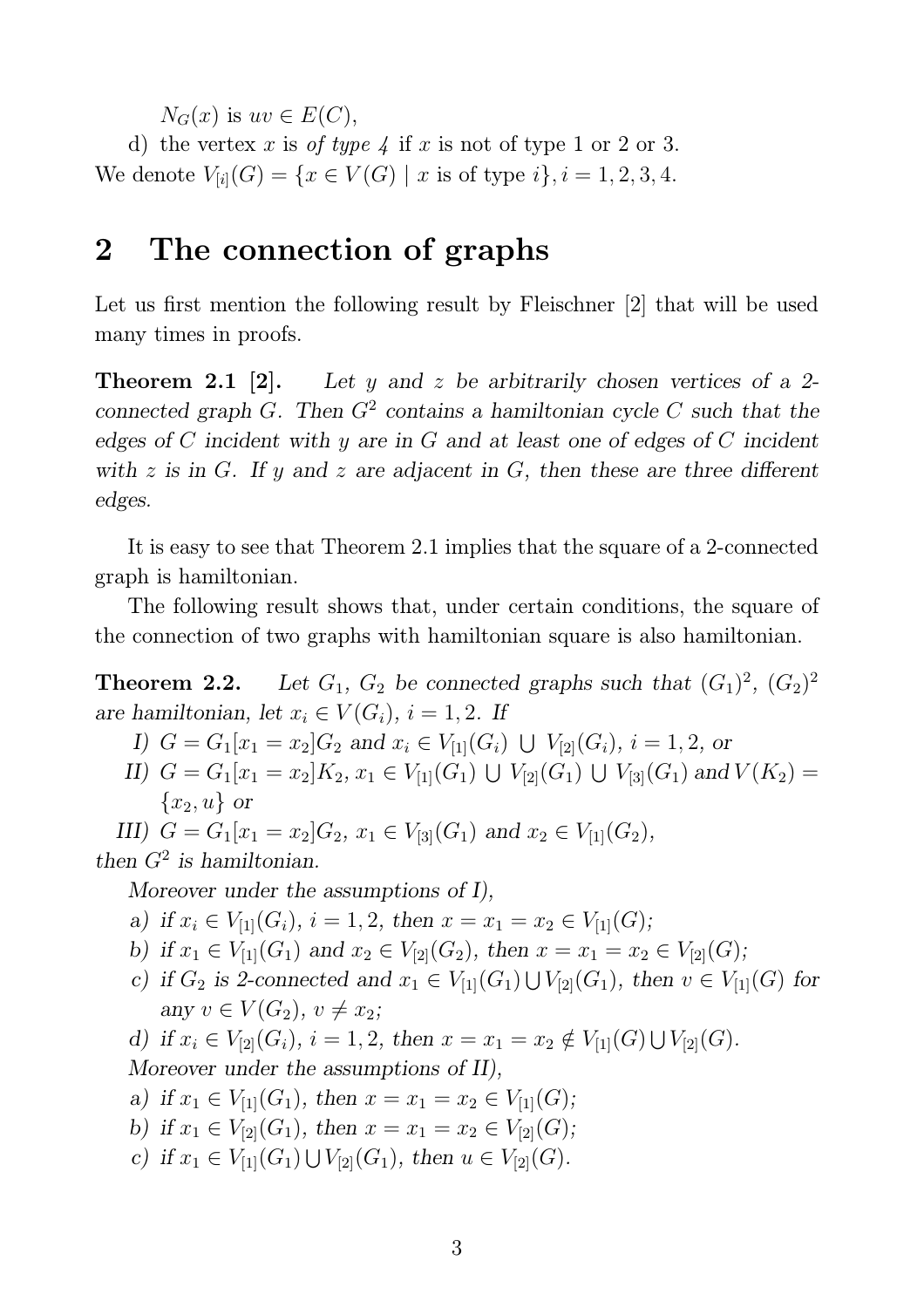#### Proof.

- I) Let  $x = x_1 = x_2$  and let  $C_1$ ,  $C_2$  be hamiltonian cycles in  $(G_1)^2$ ,  $(G_2)^2$  such that  $a_1x, b_1x \in E(G)$  for  $a_1 \in N_{C_1}(x), b_1 \in N_{C_2}(x)$ , respectively. Let  $a_2 \in N_{C_1}(x)$ ,  $a_1 \neq a_2$ , and  $b_2 \in N_{C_2}(x)$ ,  $b_1 \neq b_2$ , and let  $P_{a_1a_2} = C_1 - x_1$  and  $P_{b_2b_1} = C_2 - x_2$ . Then  $P_{a_1a_2}$ ,  $P_{b_2b_1}$  are hamiltonian paths in  $(G_1 - x)^2$ ,  $(G_2 - x)^2$ , respectively, and the cycle  $C = a_1 P_{a_1 a_2} a_2 x b_2 P_{b_2 b_1} b_1 a_1$  is a hamiltonian cycle in  $G^2$ .
	- a) If moreover  $x_i \in V_{[1]}(G_i)$ ,  $i = 1, 2$ , then we can assume that  $a_2x, b_2x \in E(G)$  and therefore  $x \in V_{[1]}(G)$ .
	- b) If moreover  $x_1 \in V_{[1]}(G_1)$  and  $x_2 \in V_{[2]}(G_2)$ , then we can assume that  $a_2x \in E(G)$  and it is obvious that there is no  $C_2$  such that  $b_2x \in E(G)$ , therefore  $x \in V_{2}(\mathbb{G})$ .
	- c) If moreover  $G_2$  is 2-connected, then for any  $v \in V(G_2)$ ,  $v \neq x_2$ , by Theorem 2.1 we can assume without loss of generality that  $c_1v, c_2v \in E(G_2), c_1, c_2 \in N_{C_2}(v), c_1 \neq c_2$ . If  $v \neq b_1$ , then  $c_1v, c_2v \in E(C)$ , therefore  $v \in V_{[1]}(G)$ . If  $v = b_1$ , then we have  $vx_2 \in V(G_2)$  and by Theorem 2.1  $x_2b_2 \in E(G)$ . Then  $\tilde{C} = a_1 P_{a_1 a_2} a_2 x b_1 P_{b_1 b_2} b_2 a_1$  is also a hamiltonian cycle in  $G^2$ and moreover the edges of  $C_2$  incident with  $v = b_1$  are in  $\tilde{C}$ . Therefore  $v \in V_{[1]}(G)$ .
	- d) If moreover  $x_i \in V_{[2]}(G_i)$ ,  $i = 1, 2$ , then it is obvious that there are no  $C_1$ ,  $C_2$  such that  $a_2x \in E(G)$  or  $b_2x \in E(G)$  and therefore  $x \notin V_{[1]}(G) \cup V_{[2]}(G)$ .
- II) *Case 1:*  $x_1 \in V_{3} \mid (G_1)$ .

Let  $x = x_1 = x_2$  and let  $C_1$  be a hamiltonian cycle in  $(G_1)^2$  such that  $yw \in E(C_1)$  for some  $y, w \in N_{G_1}(x)$ . Let  $P_{yw} = C_1 - yw$ . Then  $P_{yw}$  is a hamiltonian path in  $(G_1)^2$  and the cycle  $C = yP_{yw}wy$  is a hamiltonian cycle in  $G^2$ .

*Case 2:*  $x_1 \in V_{[1]}(G_1) \cup V_{[2]}(G_1)$ .

Let  $x = x_1 = x_2$  and let  $C_1$  be a hamiltonian cycle in  $(G_1)^2$  such that  $yx \in E(G)$  for  $y \in N_{C_1}(x)$ . Let  $z \in N_{C_1}(x)$ ,  $z \neq y$ , and let  $P_{zy} = C_1 - x_1$ . Then  $P_{yz}$  is a hamiltonian path in  $(G_1 - x)^2$  and the cycle  $C = zP_{zy}yuxz$  is a hamiltonian cycle in  $G^2$ .

- a) If moreover  $x_1 \in V_{[1]}(G_1)$ , then we can assume that  $xz \in E(G)$ and therefore  $x \in V_{[1]}(G)$ .
- b) If moreover  $x_1 \in V_{2}(\mathbb{G}_1)$ , then it is obvious that there is no  $C_1$ such that  $xz \in E(G)$  and therefore  $x \in V_{[2]}(G)$ .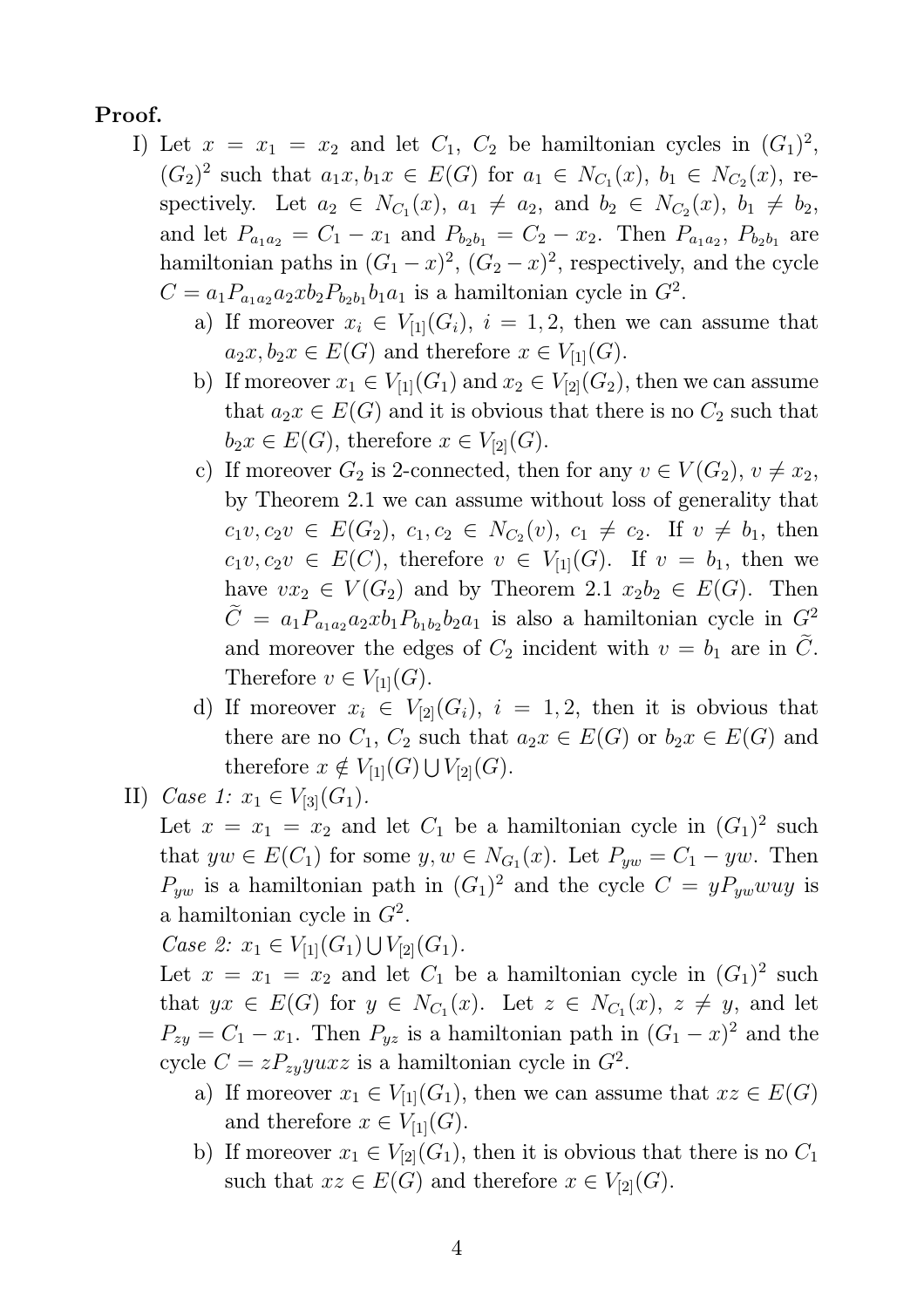c) Since  $ux \in E(G)$  and  $N_G(u) = \{x\}$ , it is obvious that there is no cycle  $\tilde{C}$  in  $G^2$  such that both edges of  $\tilde{C}$  incident with u are in G and therefore  $u \in V_{[2]}(G)$ .

E

III) Let  $x = x_1 = x_2$ , let  $C_1$  be a hamiltonian cycle in  $(G_1)^2$  such that  $yw \in E(C_1)$  for some  $y, w \in N_{G_1}(x)$  and let  $C_2$  be a hamiltonian cycle in  $(G_2)^2$  such that  $ax, bx \in E(G)$  for  $a, b \in N_{C_2}(x), a \neq b$ . Let  $P_{yw} = C_1 - yw$  and  $P_{ab} = C_2 - x_2$ . Then  $P_{yw}$ ,  $P_{ab}$  are hamiltonian paths in  $(G_1)^2$ ,  $(G_2 - x)^2$ , respectively, and the cycle  $C = wP_{wy}yaP_{ab}bw$  is a hamiltonian cycle in  $G^2$ .

## 3 The hamiltonian square of a graph

This work is motivated by the following result due to El Kadi Abderrezzak, Flandrin and Ryjáček [1].

**Theorem 3.1 [1].** If G is a connected graph such that every induced  $S(K_{1,3})$  has at least three edges in a block of degree at most 2, then  $G<sup>2</sup>$  is hamiltonian.

The following result, originally by Thomassen [5], is an immediate corollary of Theorem 3.1.

**Theorem 3.2** [5]. If the block graph of G is a path, then  $G^2$  is hamiltonian.

We consider the graph in Figure 1. It is easy to see that the cycle  $C = v_1, v_2, v_3, v_4, v_5, v_6, v_7, v_8, v_9, v_{10}, v_1$  is a hamiltonian cycle in  $G^2$  but the induced subgraph  $H = \langle \{v_1, v_2, v_3, v_5, v_6, v_9, v_{10}\} \rangle$  is isomorphic to  $S(K_{1,3})$ and does not have at least three edges in a block of degree at most 2. This example shows that the assumptions in Theorem 3.1 are sufficient but not necessary. We looked for other conditions implying that the square of a graph is hamiltonian.

Before the presentation of our main results we first give the following slight strengthening of Theorem 3.2 which will be needed in our proofs.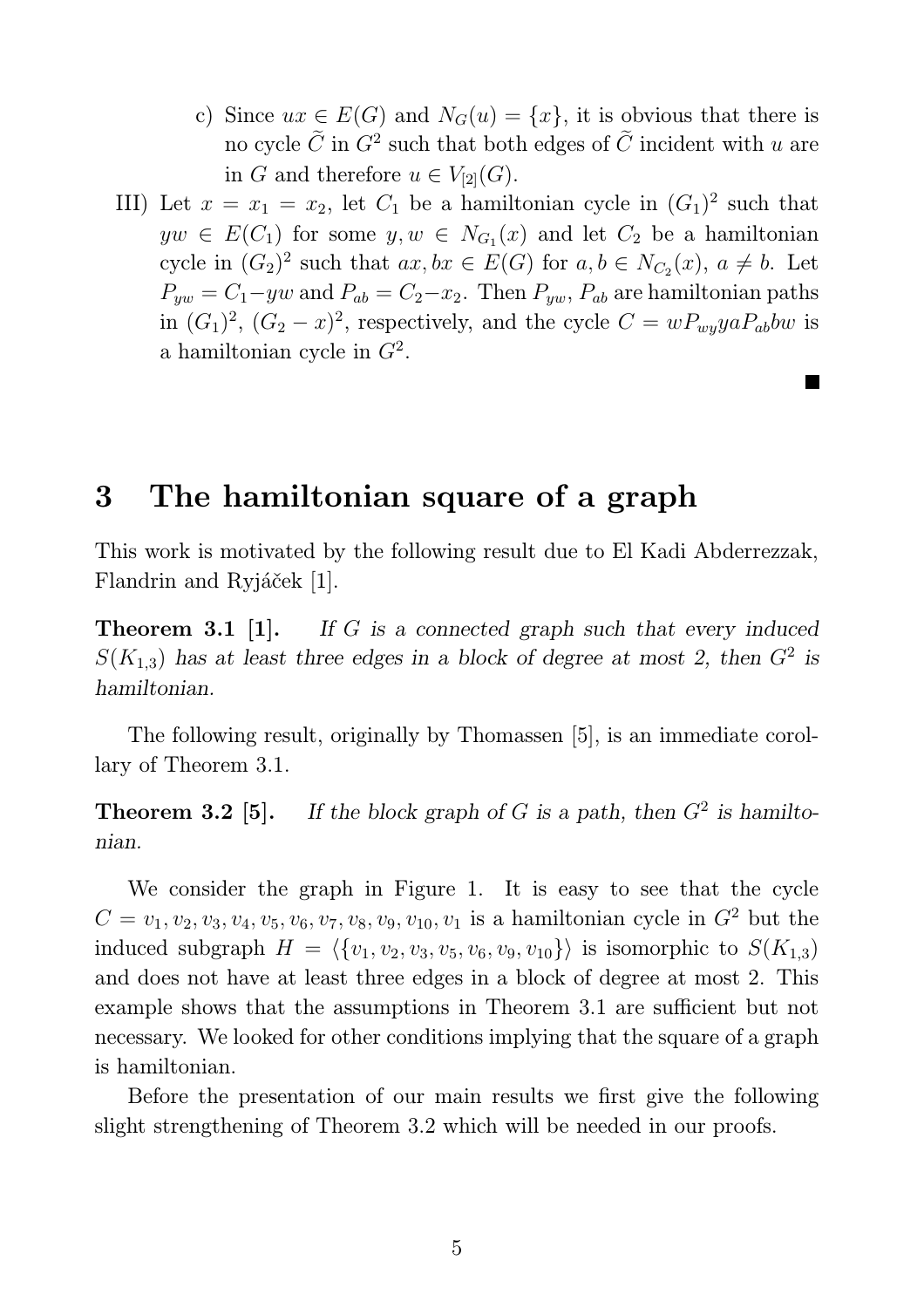

Figure 1:

**Theorem 3.3.** Let G be a graph such that its block graph is a path and let  $u_1, u_2$  be arbitrary vertices which are not cut vertices and are contained in different endblocks of G.

Then  $G^2$  contains a hamiltonian cycle C such that, for  $i = 1, 2$ ,

- if  $u_i$  is contained in a cyclic block, then both edges of C incident with  $u_i$  are in  $G$ , and
- if  $u_i$  is contained in an acyclic block, then exactly one edge of C incident with  $u_i$  is in  $G$ .

**Proof.** If G is a path of length at least 2, then the theorem is obvious. Thus, suppose that G contains at least one cyclic block  $B_1$  and let k denote the number of blocks of G.

We prove the theorem by induction on k.

*1.* Let  $k = 2$ , let  $B_2$  be the second block of G, let  $x = V(G)$  be the (only) cut vertex of G and let  $u_1, u_2$  be arbitrary vertices such that  $u_1 \in V(B_1)$ ,  $u_2 \in V(B_2)$  and  $u_1 \neq x$ ,  $u_2 \neq x$ . The graph  $(B_1)^2$  contains a hamiltonian cycle  $C_1$  such that the edges of  $C_1$  incident with  $u_1$  are in  $B_1$  and at least one of edges of  $C_1$  incident with x is in  $B_1$ . If  $u_1$  and x are adjacent in  $G$ , then these are three different edges by Theorem 2.1. Then we can assume that  $x \in V_{[1]}(B_1) \cup V_{[2]}(B_1)$  and  $G = B_1[x_1 = x_2]B_2$ , where  $x_1$  and  $x_2$  is the copy of  $x$  in  $B_1$  and  $B_2$ , respectively.

a) If  $B_2$  is cyclic, then the graph  $G^2$  contains a hamiltonian cycle C such that both edges of C incident with  $u_2$  are in G by Theorem 2.2 Ic) and it is obvious that we can find C such that also both edges of C incident with  $u_1$  are in  $G$ .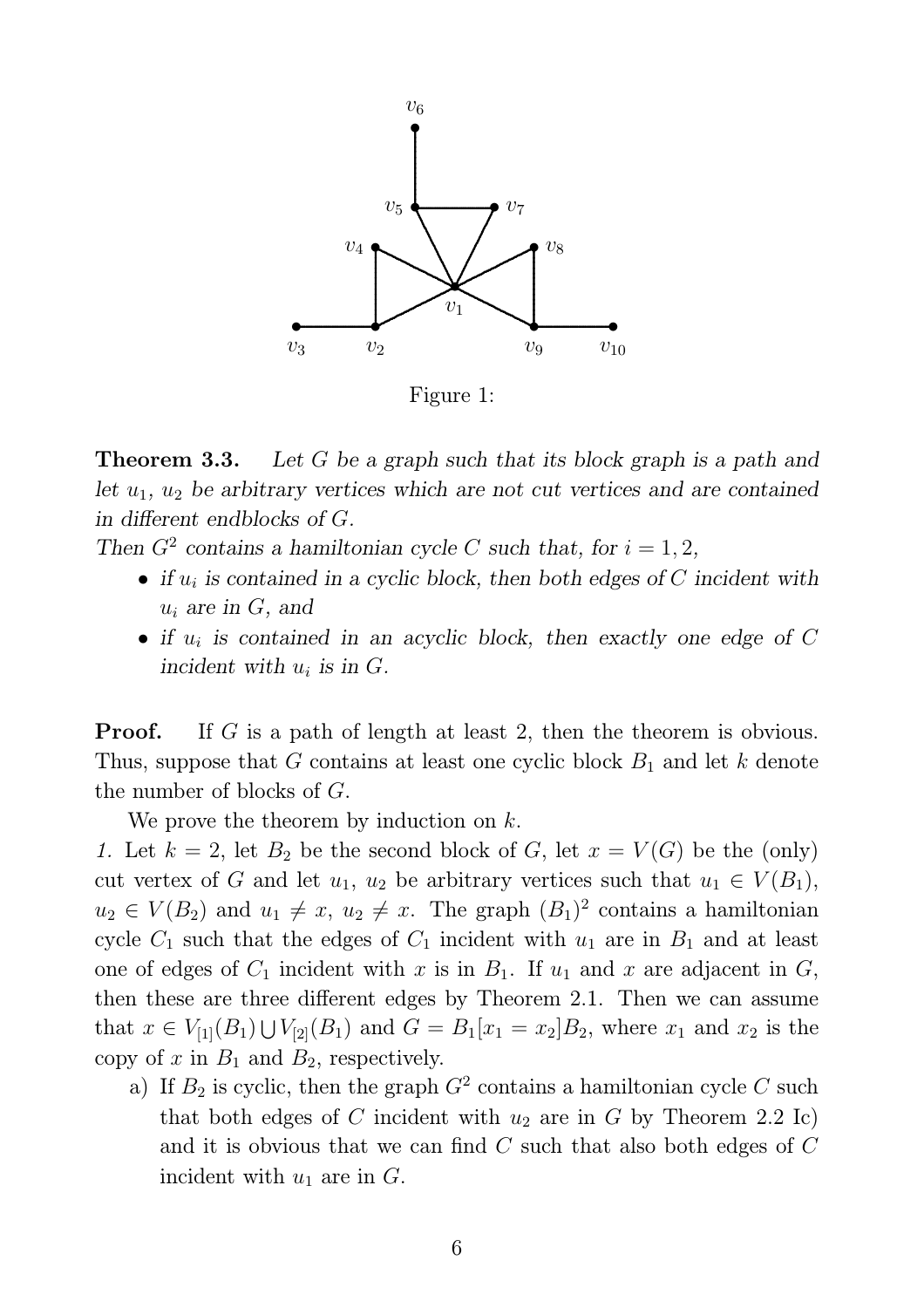b) If  $B_2 = K_2 = x_2 u_2$ , then the graph  $G^2$  contains a hamiltonian cycle C such that exactly one edge of C incident with  $u_2$  is in G by Theorem 2.2 IIc) and it is obvious that we can find C such that both edges of C incident with  $u_1$  are in G.

*2.* Suppose the assertion is true for each graph with at most k blocks, let G be a graph with  $k + 1$  blocks such that its block graph is a path and let  $u_1, u_2$  be arbitrary vertices which are not cut vertices and are contained in different endblocks of  $G, k \geq 2$ .

Let  $B_{k+1}$  be the endblock of G containing  $u_2$ . We denote  $\tilde{G} = G V(B_{k+1}-x)$ , where  $x \in V(B_{k+1})$  is a cut vertex of G. Then  $G = \tilde{G}[x_1 =$  $x_2]B_{k+1}$ , where  $x_1$  and  $x_2$  is the copy of x in  $\tilde{G}$  and  $B_{k+1}$ , respectively, and we can assume by the induction hypothesis that  $\tilde{G}$  contains a hamiltonian cycle  $C_1$  such that if  $u_1, x_1$  is contained in a cyclic block, then both edges of  $C_1$  incident with  $u_1, x_1$  are in  $\tilde{G}$ , and if  $u_1, x_1$  is contained in an acyclic block, then exactly one edge of  $C_1$  incident with  $u_1, x_1$  is in  $\tilde{G}$ , respectively. Then we can assume that  $x_1 \in V_{[1]}(\widetilde{G}) \cup V_{[2]}(\widetilde{G})$ .

- a) If  $B_{k+1}$  is cyclic,  $u_2 \in V(B_{k+1})$  and  $u_2 \neq x_2$ , then the graph  $G^2$ contains a hamiltonian cycle C such that both edges of C incident with  $u_2$  are in G by Theorem 2.2 Ic) and it is obvious that we can find C such that if  $u_1$  is contained in a cyclic block, then both edges of C incident with  $u_1$  are in  $G$ , and if  $u_1$  is contained in an acyclic block, then exactly one edge of C incident with  $u_1$  is in G.
- b) If  $B_{k+1} = K_2 = x_2 u_2$ , then the graph  $G^2$  contains a hamiltonian cycle  $C$  such that exactly one edge of  $C$  incident with  $u_2$  is in  $G$  by Theorem 2.2 IIc) and it is obvious that we can find C such that if  $u_1$ is contained in a cyclic block, then both edges of  $C$  incident with  $u_1$ are in  $G$ , and if  $u_1$  is contained in an acyclic block, then exactly one edge of C incident with  $u_1$  is in G.

#### 4 Main result

Let  $V_{\geq 3}(G) = \{x \in V(G)|d_G(x) \geq 3\}$  and, for  $x \in V(G)$ ,  $t_G(x)$  denotes the number of acyclic non-end blocks of  $G$  containing  $x$ . First of all we prove the following lemma.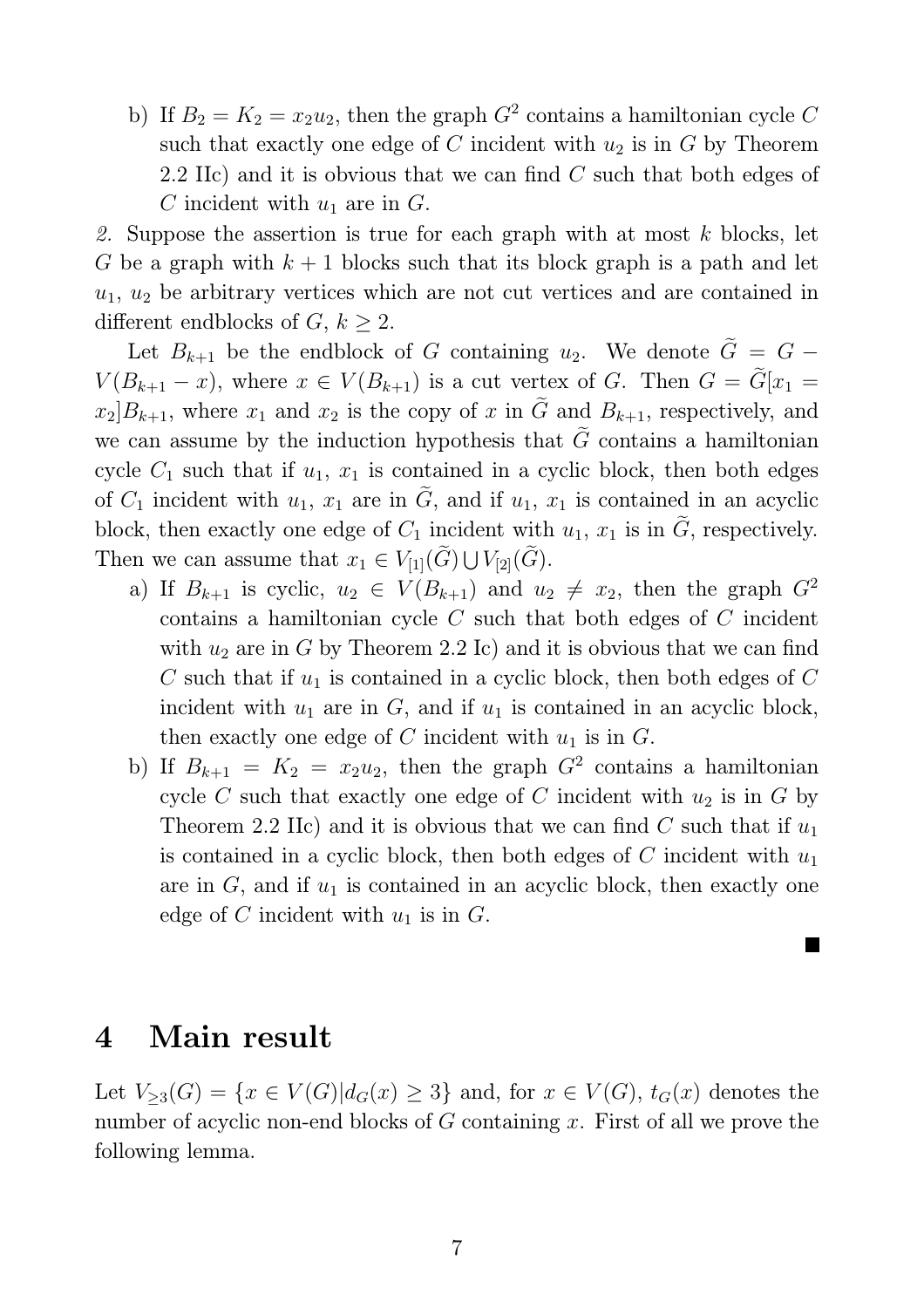Lemma 4.1. Let G be a connected graph with exactly one vertex in  $V_{\geq 3}(Bl(G))$  corresponding to a cut vertex a of G. If a is contained in at most two acyclic non-end blocks of  $G$ , then  $G<sup>2</sup>$  contains a hamiltonian cycle C such that if  $t_G(a) = 0$ , then both edges of C incident with a are in G, if  $t_G(a) = 1$ , then exactly one edge of C incident with a is in G, if  $t_G(a) = 2$ , then no edge of  $C$  incident with  $a$  is in  $G$ .

**Proof.** Let  $r \geq 0$ ,  $s \geq 0$  and  $t = t_G(a) \geq 0$  denote the number of cyclic blocks, acyclic endblocks and acyclic non-end blocks of G containing a, respectively, and choose the notation such that if  $r > 0$ , then  $B_1, ..., B_r$  are all cyclic blocks, if  $s > 0$ , then  $B_{r+1},..., B_{r+s}$  are all acyclic endblocks, and if  $t > 0$ , then  $B_{r+s+1},..., B_{r+s+t}$  are all acyclic non-end blocks of G containing the vertex a.

By the assumption,  $t \leq 2$  and  $r + s + t \geq 3$ , hence  $r + s > 0$ .

*Case 1:*  $r = 0$ *.* 

If  $t = 0$ , then G is a star and the assertion is obvious. Let  $t \geq 1$ .

*Subcase 1.1:*  $s = 1$ . Then necessarily  $t = 2$ . Let  $B_1 = au$  and let  $b_2$ ,  $b_3$  be the branch of Bl(G) containing the vertex corresponding to  $B_2$ ,  $B_3$ and denote  $H_2$ ,  $H_3$  the subgraph corresponding to  $b_2$ ,  $b_3$ , respectively. For  $i = 2, 3$ , Bl $(H_i)$  is a path and therefore  $(H_i)^2$  is hamiltonian and  $a \in V_{[2]}(H_i)$ by Theorem 3.3. If  $G_1 = H_2[x_1 = x_2]B_1$ , where  $x_1$  and  $x_2$  is the copy of a in  $H_2$  and  $B_1$ , respectively, then  $(G_1)^2$  is hamiltonian and  $a \in V_{[2]}(G_1)$  by Theorem 2.2 IIb). Moreover  $G = G_1[y_1 = y_2]H_3$ , where  $y_1$  and  $y_2$  is the copy of a in  $G_1$  and  $H_3$ , respectively, and  $G^2$  contains hamiltonian cycle C such that no edge of C incident with a is in G by Theorem 2.2 Id).

*Subcase 1.2:*  $s \geq 2$ . Then necessarily  $1 \leq t \leq 2$ . For  $i = s + 1, s + 2$ , let  $H_i$  be the same subgraphs as in Subcase 1.1 and let  $\tilde{G} = G - V(H_{s+1} - a)$  $V(H_{s+2}-a)$ . It is obvious that  $\tilde{G}$  is a star and therefore  $(\tilde{G})^2$  is hamiltonian and  $a \in V_{[1]}(\widetilde{G})$ . If  $t = 1$ , then  $G = \widetilde{G}[x_1 = x_2]H_{s+1}$ , where  $x_1$  and  $x_2$  is the copy of a in  $\tilde{G}$  and  $H_{s+1}$ , respectively, and  $G^2$  contains hamiltonian cycle C such that exactly one edge of  $C$  incident with  $a$  is in  $G$  by Theorem 2.2 Ib). Let  $t = 2$ . If  $G_1 = \tilde{G}[x_1 = x_2]H_{s+1}$ , where  $x_1$  and  $x_2$  is the copy of a in  $\tilde{G}$  and  $H_{s+1}$ , respectively, then  $(G_1)^2$  is hamiltonian and  $a \in V_{[2]}(G_1)$  by Theorem 2.2 Ib). Moreover  $G = G_1[y_1 = y_2]H_{s+2}$ , where  $y_1$  and  $y_2$  is the copy of a in  $G_1$  and  $H_{s+2}$ , respectively, and  $G^2$  contains hamiltonian cycle C such that no edge of  $C$  incident with  $a$  is in  $G$  by Theorem 2.2 Id).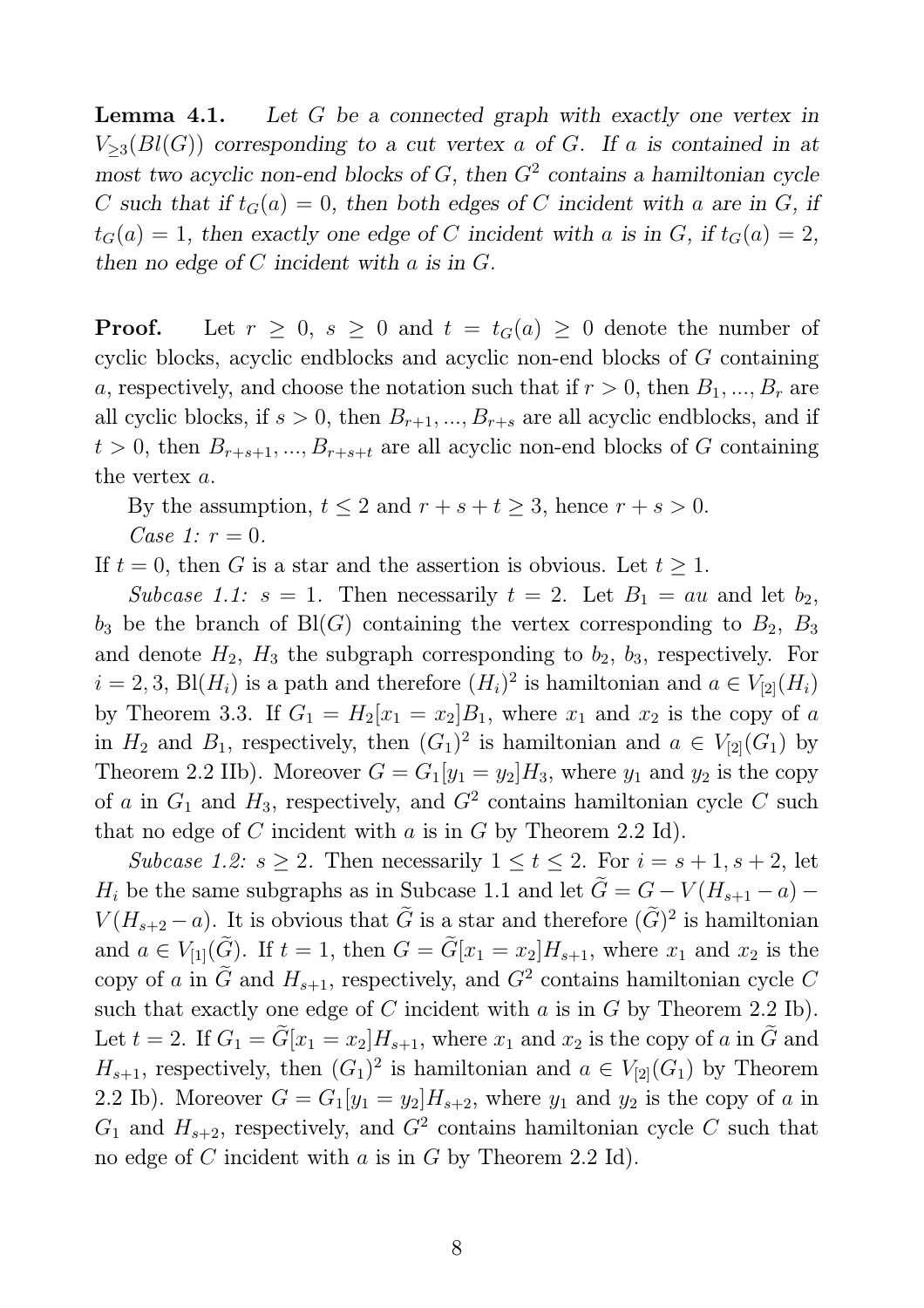*Case 2:*  $r \geq 1$ *.* 

For  $i = 1, 2, ..., r$ , let  $b_i$  be the branch of Bl(G) containing the vertex corresponding to  $B_i$ . We denote  $H_i$  the subgraph corresponding to  $b_i$ . The block graph Bl( $H_i$ ) is a path and therefore  $(H_i)^2$  is hamiltonian and  $a \in V_{[1]}(H_i)$ either by Theorem 3.3 or by Theorem 2.1. Let  $b_{r+s+1}$ ,  $b_{r+s+2}$  be the branch of Bl(G) containing the vertex corresponding to  $B_{r+s+1}$ ,  $B_{r+s+2}$  and denote  $H_{r+s+1}$ ,  $H_{r+s+2}$  the subgraph corresponding to  $b_{r+s+1}$ ,  $b_{r+s+2}$ , respectively. For  $j = r+s+1, r+s+2$ , Bl $(H_j)$  is a path and therefore  $(H_j)^2$  is hamiltonian and  $a \in V_{2}([H_1])$  by Theorem 3.3.

Let  $G_1 = G - V(H_{r+s+1} - a) - V(H_{r+s+2} - a)$  and let  $\ell$  denote the number of branches of  $Bl(G_1)$ .

We show that  $(G_1)^2$  is hamiltonian and  $a \in V_{[1]}(G_1)$ .

We proceed by induction on  $\ell$ .

*1.* For  $\ell = 1$  obviously  $G_1 = H_1$  and the assertion is true.

*2.* Suppose the assertion is true for each graph such that its block graph contains at most  $\ell$  branches, let  $G_1$  be a graph without acyclic non-end blocks such that its block graph contains  $\ell+1$  branches and with exactly one vertex in  $V_{\geq 3}(Bl(G_1))$  corresponding to a cut vertex a of  $G_1$ .

If  $\widetilde{G}_1 = G_1 - V(H_1 - a)$ , then  $G_1 = H_1[x_1 = x_2]\widetilde{G}_1$ , where  $x_1$  and  $x_2$  is the copy of a in  $H_1$  and  $\tilde{G}_1$ , respectively. If  $\tilde{G}_1 = B_{r+1}$ , then  $(G_1)^2$  is hamiltonian and  $a \in V_{[1]}(G_1)$  by Theorem 2.2 IIa). Otherwise  $\widetilde{G}_1$  is hamiltonian and  $a = x_1 \in V_{[1]}(\tilde{G}_1)$  by the induction hypothesis. Then  $(G_1)^2$  is hamiltonian and  $a \in V_{[1]}(G_1)$  by Theorem 2.2 Ia).

If  $G = G_1$ , then it is obvious that  $G^2$  contains a hamiltonian cycle C such that both edges of C incident with a are in G. If  $t = 1$ , then  $G = G_1[y_1 =$  $y_2|H_{r+s+1}$ , where  $y_1$  and  $y_2$  is the copy of a in  $G_1$  and  $H_{r+s+1}$ , respectively, and  $G^2$  contains hamiltonian cycle C such that exactly one edge of C incident with a is in G by Theorem 2.2 Ib). Let  $t = 2$ . If  $G_2 = G_1[y_1 = y_2]H_{r+s+1}$ , where  $y_1$  and  $y_2$  is the copy of a in  $G_1$  and  $H_{r+s+1}$ , respectively, then  $(G_2)^2$ is hamiltonian and  $a \in V_{[2]}(G_2)$  by Theorem 2.2 Ib). Moreover  $G = G_2[z_1 =$  $z_2$ ,  $H_{r+s+2}$ , where  $z_1$  and  $z_2$  is the copy of a in  $G_2$  and  $H_{r+s+2}$ , respectively, and  $G^2$  contains hamiltonian cycle C such that no edge of C incident with a is in  $G$  by Theorem 2.2 Id).

We will now prove our main result.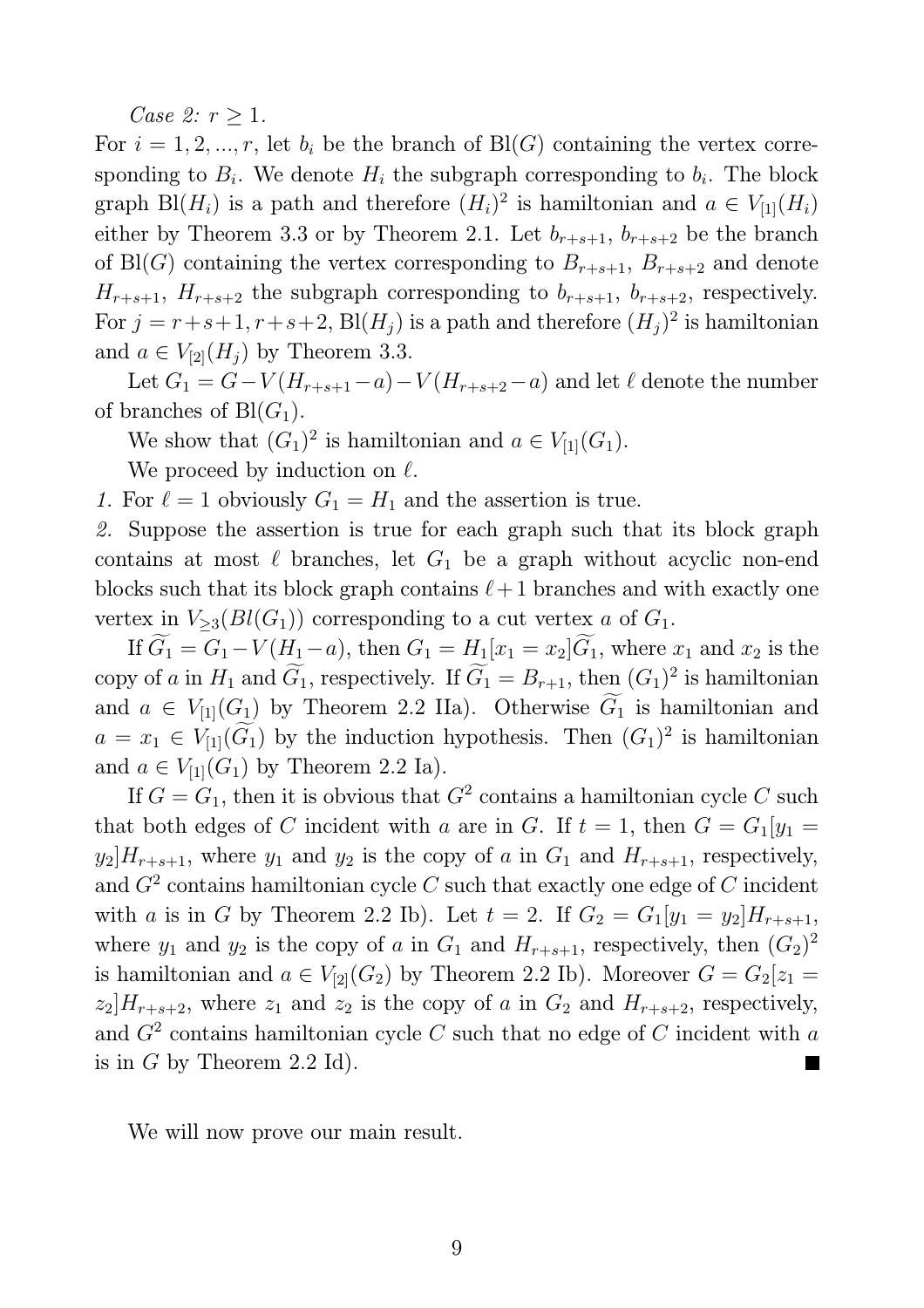**Theorem 4.2.** Let G be a connected graph with at least three vertices such that

i) every vertex  $x \in V_{\geq 3}(Bl(G))$  corresponds to a cut vertex of G, and

ii) for any two vertices  $x, y \in V_{\geq 3}(Bl(G)), \text{dist}_{Bl(G)}(x, y) \geq 4.$ 

Then  $G<sup>2</sup>$  is hamiltonian if and only if every cut vertex of G is contained in at most two acyclic non-end blocks of G.

**Proof.** I) First suppose that we have a vertex  $a \in V(G)$  contained in at least three acyclic non-end blocks of  $G$ . We show that the graph  $G<sup>2</sup>$  is not hamiltonian. Let, to the contrary,  $C$  be a hamiltonian cycle in  $G^2$ . For  $i = 1, 2, 3$ , let  $B_i = a_i a$  denote three acyclic non-end blocks of G and  $B_{i+3}$ a block of G adjacent to the block  $B_i$  such that  $a \notin V(B_{i+3})$ . Then necessarily there is a vertex  $c_i \in N_{B_{i+3}}(a_i)$  such that  $c_i a \in E(C)$ , for  $i = 1, 2, 3$ . From this it follows that  $\deg_C a \geq 3$ , contradicting the fact that C is a cycle.

II) Now suppose that every cut vertex of  $G$  is contained in at most two acyclic non-end blocks of  $G$ . We show that  $G<sup>2</sup>$  is hamiltonian.

If G is a cyclic block, then  $G^2$  is hamiltonian by Theorem 2.1, and if  $Bl(G)$  is a path, then  $G^2$  is hamiltonian by Theorem 3.2.

Now suppose that  $Bl(G)$  contains at least one vertex of degree at least three corresponding to a cut vertex of G. For  $i = 1, 2, ..., k$ , let  $b_i$  be a vertex of Bl(G) in  $V_{\geq 3}(\text{Bl}(G))$ , let  $a_i$  be the vertex of G corresponding to  $b_i$  and choose the notation such that  $dist_{Bl(G)}(b_1, b_k)$  is maximum and the (unique) path in Bl(G) joining  $b_1$  and  $b_2$  has no interior vertices in  $V_{\geq 3}(\text{Bl}(G))$ . Let  $t_G(a_i) \geq 0$  denote the number of acyclic non-end blocks of G containing  $a_i$ .

We prove the following statement.

Under the assumptions of Theorem  $4.2$  the graph  $G<sup>2</sup>$  contains a hamilto*nian cycle* C *such that if*  $t_G(a_i) = 0$ *, then both edges of* C *incident with*  $a_i$ are in G, if  $t_G(a_i) = 1$ , then exactly one edge of C incident with  $a_i$  is in G, *if*  $t_G(a_i) = 2$ , then no edge of C incident with  $a_i$  is in  $G$ ,  $i = 1, 2, ..., k$ .

We proceed by induction on k.

For  $k = 1$  the assertion is given by Lemma 4.1.

Suppose the assertion is true for each graph  $G'$  such that its block graph Bl(G') has at most  $k-1$  vertices in  $V_{\geq 3}(\text{Bl}(G'))$  corresponding to cut vertices of  $G'$  and these are at distance at least four in  $\text{Bl}(G')$ , and let G be a graph such that its block graph  $\text{Bl}(G)$  is a tree with k vertices in  $V_{\geq 3}(\text{Bl}(G))$  cor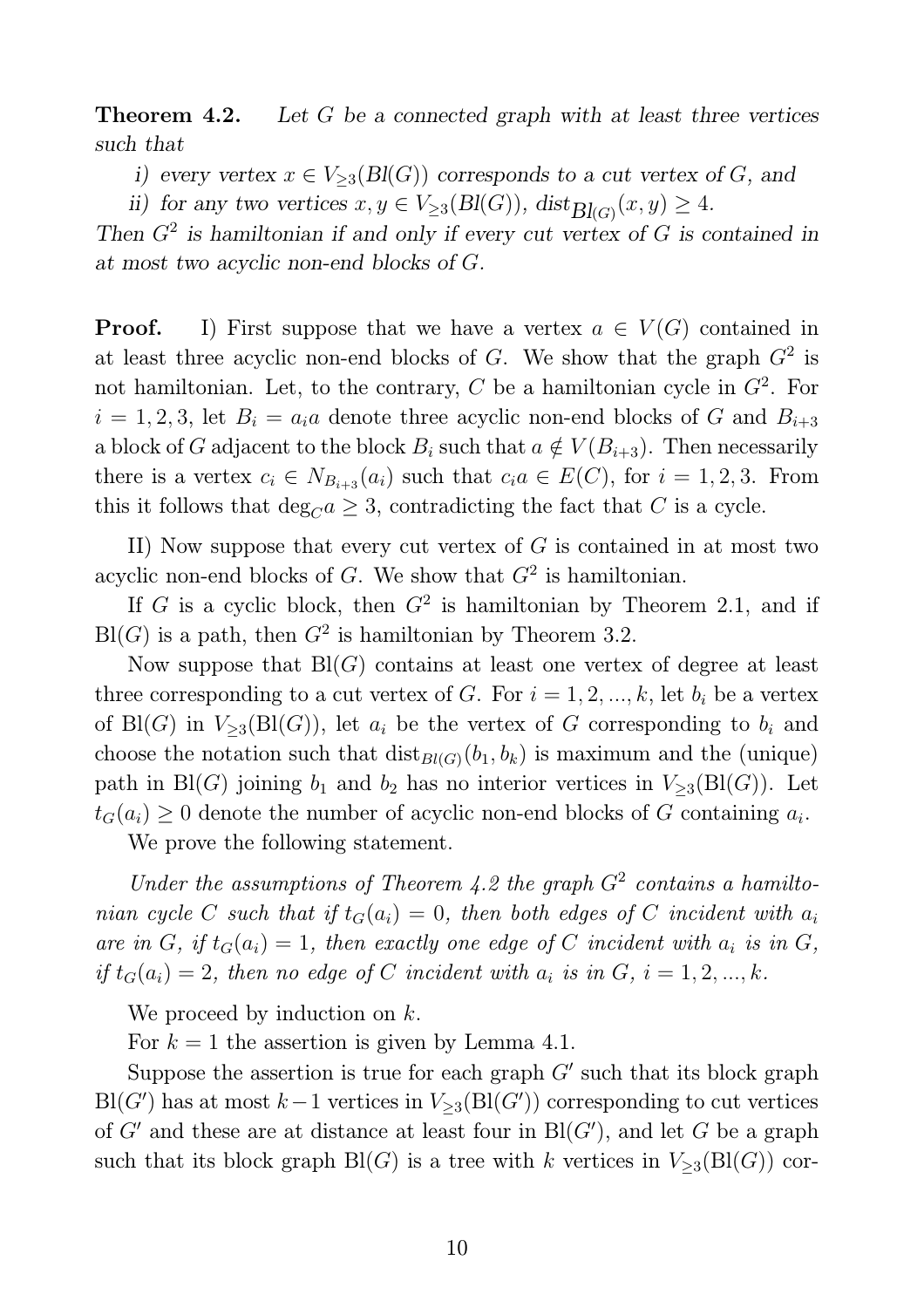responding to cut vertices of G and any two vertices of  $\text{Bl}(G)$  in  $V_{\geq 3}(\text{Bl}(G))$ are at distance at least four in Bl(G),  $k \geq 2$ .

By the notation of  $a_1$ , let H be the unique subgraph of G corresponding to the  $(b_1, b_2)$ -path in Bl(G). Let  $\tilde{G} = G - V(H - \{a_1, a_2\})$ . We denote the components of  $\tilde{G}$  by  $G_1, G_2$  such that  $a_1 \in V(G_1)$  and  $a_2 \in V(G_2)$ .

If  $d_{\text{Bl}(G_1)}(a_1) \geq 3$  and  $d_{\text{Bl}(G_2)}(a_2) \geq 3$ , then, by the induction hypothesis,  $(G_1)^2$ ,  $(G_2)^2$  contains a hamiltonian cycle  $C_1$ ,  $C_2$  such that if  $t_{G_1}(a_1) = 0$ ,  $t_{G_2}(a_i) = 0$ , then both edges of  $C_1$ ,  $C_2$  incident with  $a_1$ ,  $a_i$  are in  $G_1$ ,  $G_2$ , if  $t_{G_1}(a_1) = 1$ ,  $t_{G_2}(a_i) = 1$ , then exactly one edge of  $C_1$ ,  $C_2$  incident with  $a_1$ ,  $a_i$ is in  $G_1, G_2$ , if  $t_{G_1}(a_1) = 2, t_{G_2}(a_i) = 2$ , then no edge of  $C_1, C_2$  incident with  $a_1, a_i$  is in  $G_1, G_2, i = 2, 3, ..., k$ , respectively.

In the case  $d\text{Bl}_{(G_1)}(a_1) = 2$ , set  $K_2 = vu$  (where  $v, u \notin V(G)$ ), and  $\widehat{G}_1 = G_1[a_1 = v]K_2$ . Then  $(\widehat{G}_1)^2$  contains a hamiltonian cycle with the required properties by the induction hypothesis and it is obvious that also  $(G_1)^2$ . Similarly we proceed in the case  $d_{\text{Bl}(G_2)}(a_2) = 2$ .

Then by the assumption that any two vertices of  $\text{Bl}(G)$  in  $V_{\geq 3}(\text{Bl}(G))$  are at distance at least four in  $\text{Bl}(G)$  and by Theorem 3.3, the graph  $H^2$  contains a hamiltonian cycle  $C_H$  such that, for  $j = 1, 2$ , if  $a_j$  is contained in a cyclic block, then both edges of  $C_H$  incident with  $a_j$  are in H, and if  $a_j$  is contained in an acyclic block, then exactly one edge of  $C_H$  incident with  $a_j$  is in  $H$ .

*Case 1:*  $t_{G_2}(a_2) \in \{0, 1\}.$ 

Let  $\widetilde{G}_2 = G_2[x_1 = x_2]H$ , where  $x_1$  and  $x_2$  is the copy of  $a_2$  in  $G_2$  and  $H$ , respectively. Then  $(\widetilde{G}_2)^2$  contains a hamiltonian cycle  $\widetilde{C}_2$  with the required properties by Theorem 2.2 either Ia) or Ib) or Id) (using  $C_H$  and  $C_2$ ). Moreover it is obvious that if  $a_1$  is contained in a cyclic block of  $G_2$ , then both edges of  $\widetilde{C}_2$  incident with  $a_1$  are in  $\widetilde{G}_2$ , and if  $a_1$  is contained in an acyclic block of  $\widetilde{G}_2$ , then exactly one edge of  $\widetilde{C}_2$  incident with  $a_1$  is in  $\widetilde{G}_2$ .

- a) If  $t_{G_1}(a_1) \in \{0, 1\}$ , then  $G = G_1[y_1 = y_2]G_2$ , where  $y_1$  and  $y_2$  is the copy of  $a_1$  in  $G_1$  and  $\overline{G_2}$ , respectively, and  $G^2$  contains a hamiltonian cycle C such that if  $t_G(a_i) = 0$ , then both edges of C incident with  $a_i$  are in G, if  $t_G(a_i) = 1$ , then exactly one edge of C incident with  $a_i$  is in  $G$ , if  $t_G(a_i) = 2$ , then no edge of C incident with  $a_i$  is in  $G$ ,  $i = 1, 2, ..., k$ , by Theorem 2.2 either Ia) or Ib) or Id) (using  $\widetilde{C}_2$  and  $C_1$ ).
- b) Let  $t_{G_1}(a_1) = 2$ . Let  $B_1$  be an acyclic non-end block of  $G_1$  containing the vertex  $a_1$ , let F be the subgraph of  $G_1$  corresponding to the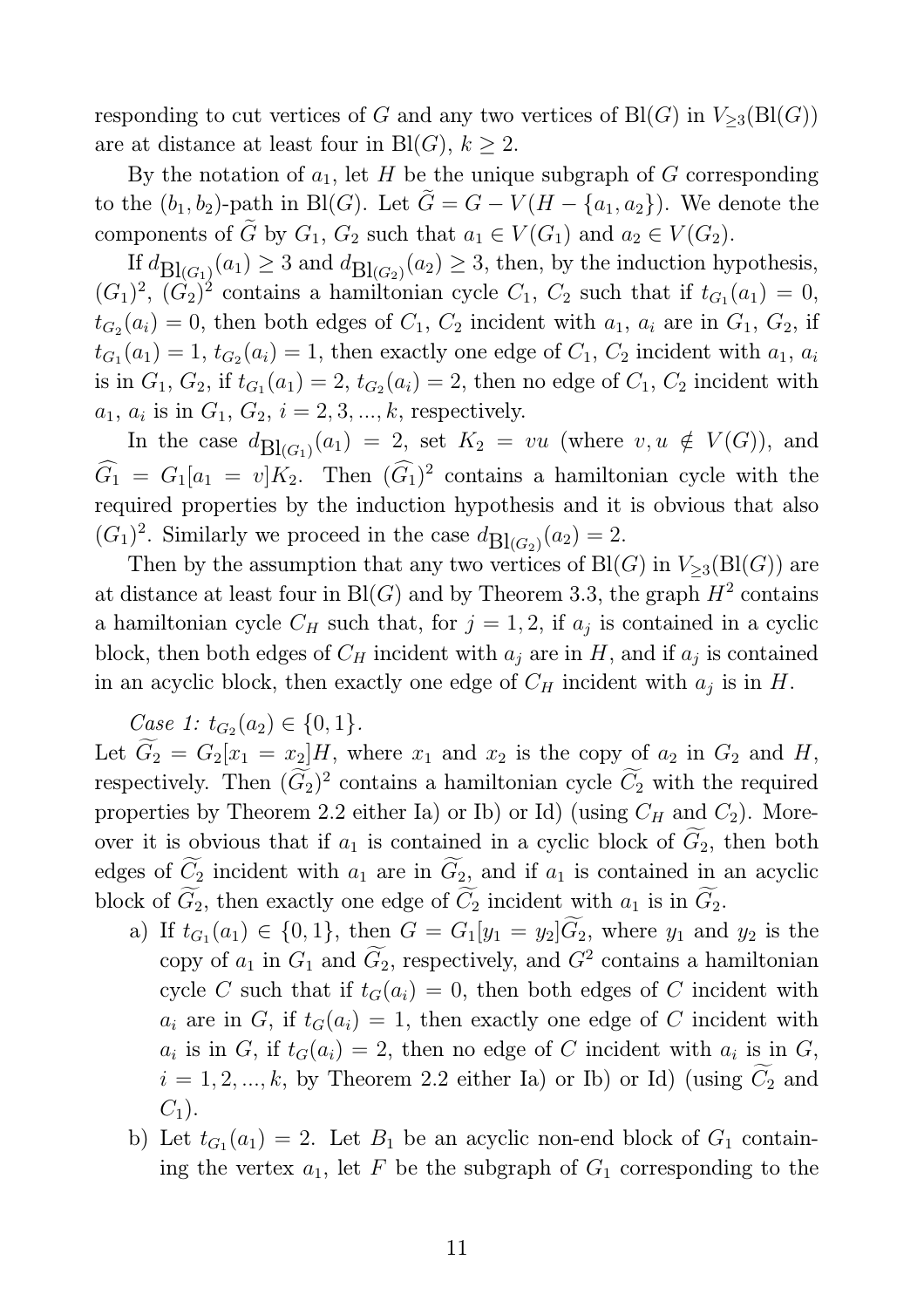maximal connected subgraph of  $Bl(G_1)$  containing the vertex corresponding to  $B_1$  and not containing the vertex  $b_1$ .

Let  $F_1 = G_1 - V(F - a_1)$ . By the induction hypothesis,  $G_1$  contains a hamiltonian cycle  $C_1$  such that no edge of  $C_1$  incident with  $a_1$  is in  $G_1$  and we can divide  $C_1$  into hamiltonian cycles  $C_{1a}$  in  $F_1$  and  $C_{1b}$ in F such that exactly one edge of  $C_{1a}$  incident with  $a_1$  is in  $F_1$  and exactly one edge of  $C_{1b}$  incident with  $a_1$  is in F.

Necessarily both edges of  $\widetilde{C}_2$  incident with  $a_1$  are in  $\widetilde{G}_2$  (otherwise  $t_G(a_1) = 3$ , a contradiction). Set  $\widetilde{G}_1 = F_1[y_1 = y_2]\widetilde{G}_2$ , where  $y_1$  and  $y_2$  is the copy of  $a_1$  in  $F_1$  and  $G_2$ , respectively. Then  $(G_1)^2$  contains a hamiltonian cycle  $\widetilde{C}_1$  with the required properties by Theorem 2.2 Ib) (using  $C_{1a}$  and  $\widetilde{C}_2$ ).

Then  $G = \widetilde{G}_1[z_1 = z_2]F$ , where  $z_1$  and  $z_2$  is the copy of  $a_1$  in  $\widetilde{G}_1$ and  $F$ , respectively, and  $G<sup>2</sup>$  contains a hamiltonian cycle  $C$  such that if  $t_G(a_i) = 0$ , then both edges of C incident with  $a_i$  are in G, if  $t_G(a_i) = 1$ , then exactly one edge of C incident with  $a_i$  is in G, if  $t_G(a_i) = 2$ , then no edge of C incident with  $a_i$  is in  $G, i = 1, 2, ..., k$ , by Theorem 2.2 Id) (using  $C_1$  and  $C_{1b}$ ).

*Case 2:*  $t_{G_2}(a_2) = 2$ *.* 

Let  $B_2$  be an acyclic non-end block of  $G_2$  containing the vertex  $a_2$ , let S be the subgraph of  $G_2$  corresponding to the maximal connected subgraph of  $\text{Bl}(G_2)$  containing the vertex corresponding to  $B_2$  and not containing the vertex  $b_2$ .

Let  $S_1 = G_2 - V(S - a_2)$ . By the induction hypothesis,  $G_2$  contains a hamiltonian cycle  $C_2$  such that no edge of  $C_2$  incident with  $a_2$  is in G and we can divide  $C_2$  into hamiltonian cycles  $C_{2a}$  in  $S_1$  and  $C_{2b}$  in S such that exactly one edge of  $C_{2a}$  incident with  $a_2$  is in  $S_1$  and exactly one edge of  $C_{2b}$ incident with  $a_2$  is in S.

Now necessarily both edges of  $C_H$  incident with  $a_2$  are in H (otherwise  $t_G(a_2) = 3$ , a contradiction). Set  $\widetilde{S}_1 = S_1[x_1 = x_2]H$ , where  $x_1$  and  $x_2$  is the copy of  $a_2$  in  $S_1$  and H, respectively. Then  $(S_1)^2$  contains a hamiltonian cycle C' with the required properties by Theorem 2.2 Ib) (using  $C_{2a}$  and  $C_H$ ).

Then  $\widetilde{G}_2 = \widetilde{S}_1[u_1 = u_2]S$ , where  $u_1$  and  $u_2$  is the copy of  $a_2$  in  $\widetilde{S}_1$  and S, respectively, and  $(\tilde{G}_2)^2$  contains a hamiltonian cycle  $\tilde{C}_2$  with the required properties by Theorem 2.2 Id) (using  $C'$  and  $C_{2b}$ ). Moreover it is obvious that if  $a_1$  is contained in a cyclic block of  $\widetilde{G}_2$ , then both edges of  $\widetilde{C}_2$  incident with  $a_1$  are in  $\widetilde{G}_2$ , and if  $a_1$  is contained in an acyclic block of  $\widetilde{G}_2$ , then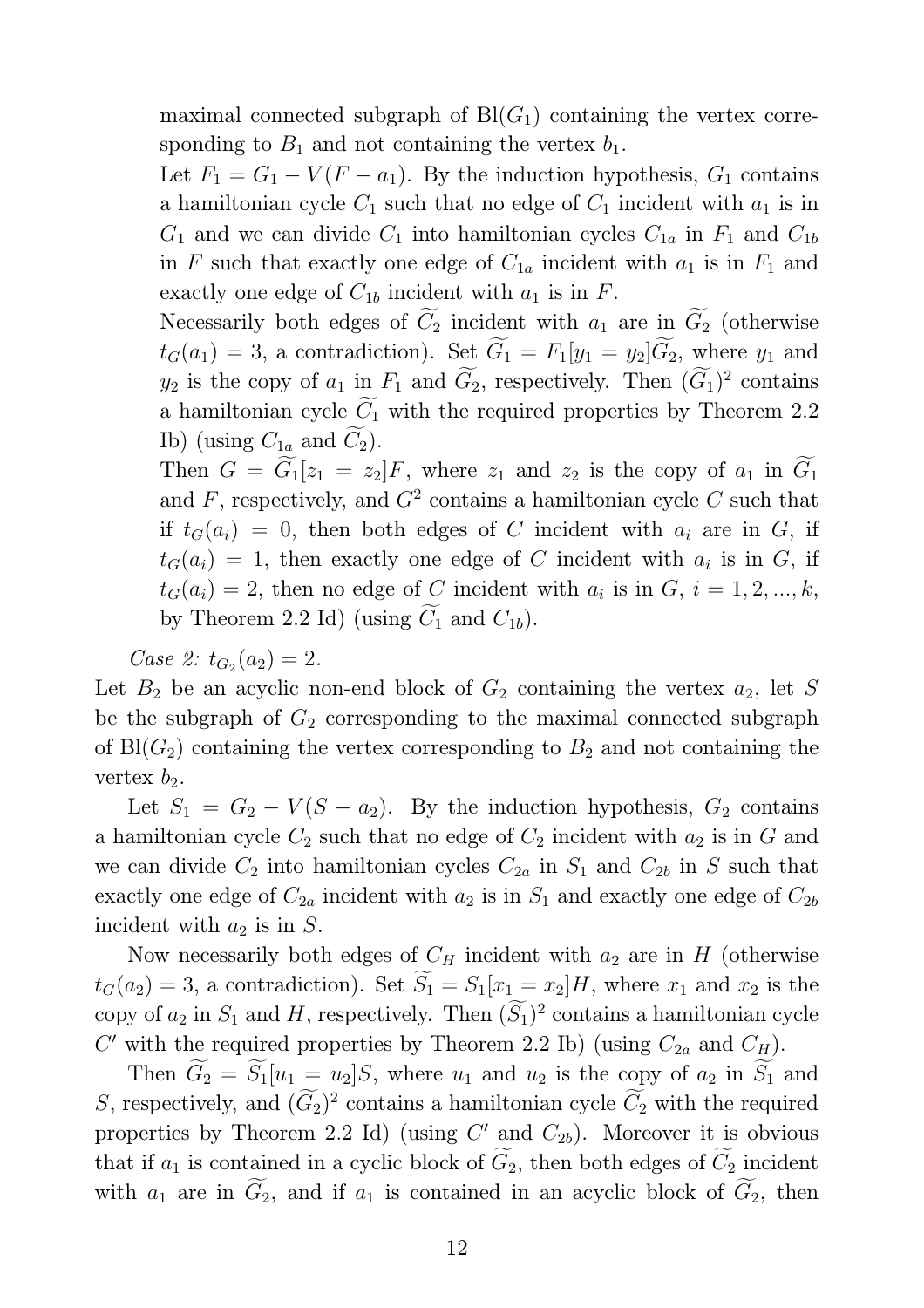exactly one edge of  $\widetilde{C}_2$  incident with  $a_1$  is in  $\widetilde{G}_2$ . Then we continue similarly as in Subcase 1a) or 1b).

It is obvious that the conditions in Theorem 4.2 can be verified in polynomial time. From this it follows that the decision problem, if the square of a graph is hamiltonian, which is NP-complete in general ([3]), can be decided in polynomial time in the class of the graphs  $G$  such that every vertex  $x \in V_{\geq 3}(\text{Bl}(G))$  corresponds to a cut vertex of G, and for any two vertices  $x, y \in V_{\geq 3}(\mathrm{Bl}(G)), \mathrm{dist}_{\mathrm{Bl}(G)}(x, y) \geq 4.$ 

The following theorems are immediate corollaries of Theorem 4.2.

Corollary 4.3. Let G be a connected graph such that its block graph  $Bl(G)$  is homeomorphic to a star in which the center corresponds to a cut vertex a of G. Then the graph  $G^2$  is hamiltonian if and only if the vertex a is contained in at most two acyclic non-end blocks of G.

Corollary 4.4. If the block graph of G with at least three vertices is a star, then  $G^2$  is hamiltonian.

Note that the graph in Figure 1 satisfies the assumptions of Corollary 4.3. Therefore Corollary 4.3 (hence also Theorem 4.2) does not follow from Theorem 3.1.

## 5 A star in which the center corresponding to a block

Let G be a connected graph such that its block graph  $Bl(G)$  is homeomorphic to a star in which the center corresponds to a block  $B_c$  of G. If  $B_c$  is acyclic, then  $\text{Bl}(G)$  is a path and  $G^2$  is hamiltonian by Theorem 3.2.

Let  $B_c$  be cyclic. Let k denote the number of cut vertices of G in  $V(B_c)$ , let  $v_i \in V(B_c)$  be all cut vertices of G in  $B_c$ ,  $i = 1, 2, ..., k$ . Let C be a hamiltonian cycle in  $(B<sub>c</sub>)<sup>2</sup>$ . We say that C is *acceptable in* G if there are pairwise distinct edges  $v_iw_i \in E(C)$  such that  $v_iw_i \in E(B_c)$ , for any  $i = 1, 2, ..., k.$ 

The following theorem gives only a sufficient condition for hamiltonicity in this class of graphs (in comparison with Theorem 4.2).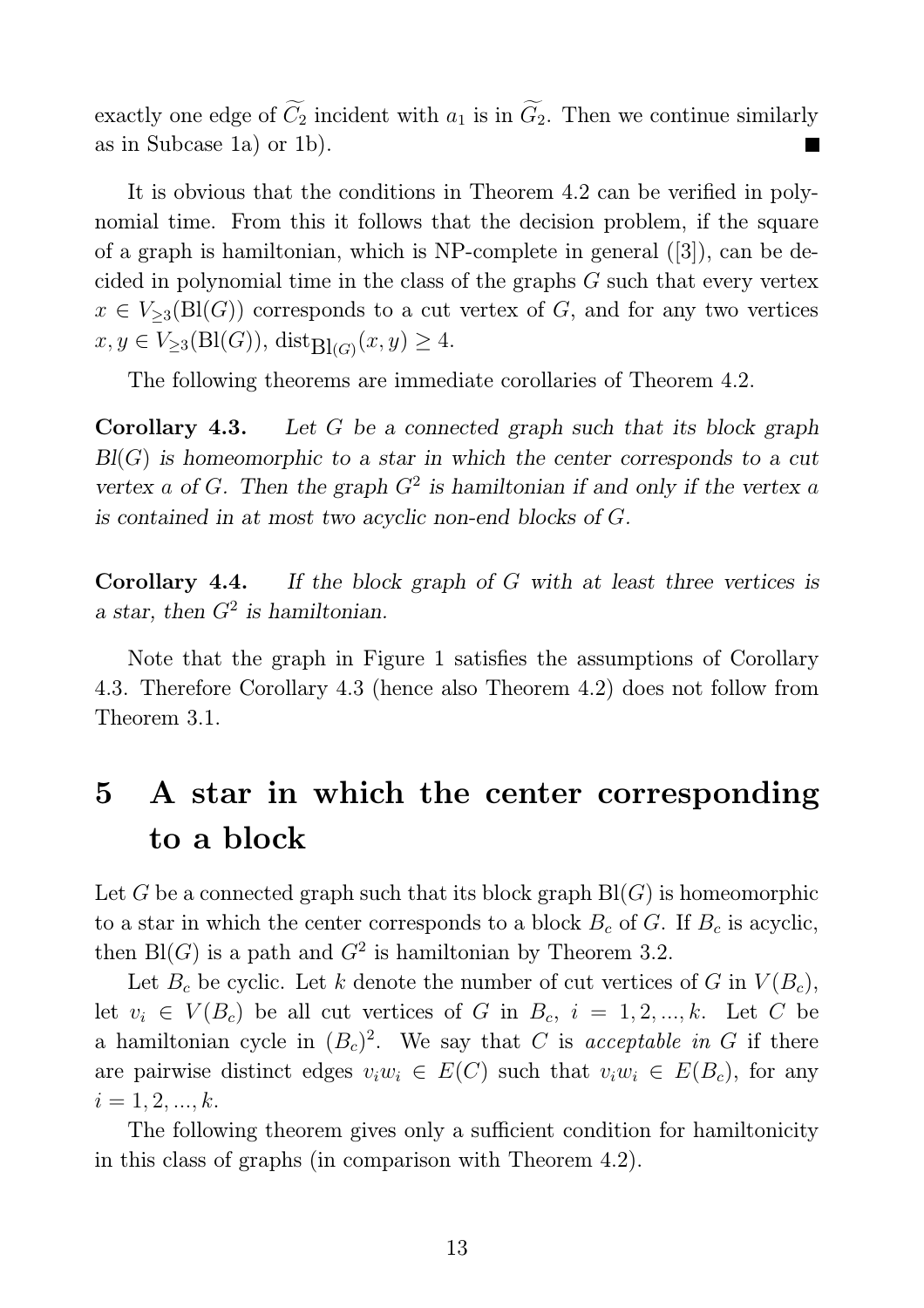**Theorem 5.1.** Let G be a connected graph such that its block graph  $Bl(G)$  is homeomorphic to a star in which the center corresponds to a block  $B_c$  of G. If  $(B_c)^2$  contains an acceptable cycle in G, then  $G^2$  is hamiltonian.

**Proof.** Let  $v_i \in V(B_c)$  be all cut vertices of G in  $V(B_c)$ ,  $i = 1, 2, ..., k$ . We prove the following slight strengthening of Theorem 5.1.

*Let* G *be a connected graph such that its block graph Bl*(G) *is homeomorphic to a star in which the center corresponds to a block*  $B_c$  *of*  $G$ *. If*  $(B_c)^2$ *contains an acceptable cycle* C *in* G*, then* G<sup>2</sup> *contains a hamiltonian cycle containing all edges of* C *except the edges*  $v_i w_i$ ,  $i = 1, 2, ..., k$ .

We prove this assertion by induction on  $k$ .

*1.* Let  $k = 0$ . Then  $G = B_c$  and the assertion is true.

2. Suppose the assertion is true for each graph such that the block  $B_c$ contains at most  $k - 1$  cut vertices, let G be a graph such that its block graph is homeomorphic to a star in which the center corresponds to a block  $B_c$  of G and  $B_c$  contains k cut vertices of  $G, k \geq 1$ .

Let  $d \in V(\text{Bl}(G))$  be the vertex corresponding to  $B_c$ , let G' be the subgraph of G such that  $Bl(G') = Bl(G) - d$  and let  $H_i$  be the component of G' such that  $v_i \in V(H_i)$ , for  $i = 1, 2, ..., k$ . The block graph  $\text{Bl}(H_i)$  is a path and therefore either  $(H_i)^2$  is hamiltonian and  $v_i \in V_{[1]}(H_i) \cup V_{[2]}(H_i)$  (either by Theorem 3.3 or by Theorem 2.1) or  $H_i$  is isomorphic to one edge.

Let  $G_1 = G - V(H_1 - v_1)$  and let  $x_1$  and  $x_2$  denote the copy of  $v_1$  in  $G_1$ and  $H_1$ , respectively. Then  $G = G_1[x_1 = x_2]H_1$ . Let C be an acceptable cycle in G. Then C is also acceptable in  $G_1$  and therefore  $(G_1)^2$  contains a hamiltonian cycle  $C_1$  containing all edges of C except  $v_i w_i$ ,  $i = 2, 3, ..., k$ , by the induction hypothesis. The cycle  $C$  is acceptable in  $G$  and therefore  $x_1w_1 \in E(G_1)$  and  $x_1w_1 \in E(C_1)$ . Then  $x_1 \in V_{[1]}(G_1) \cup V_{[2]}(G_1)$ .

*Case 1:*  $x_2 \in V_{[1]}(H_1) \cup V_{[2]}(H_1)$ .

Then  $G^2$  contains a hamiltonian cycle containing all edges of C except  $v_i w_i$ ,  $i = 1, 2, ..., k$ , by Theorem 2.2 I).

*Case 2:*  $H_1$  *is isomorphic to one edge.* 

Then  $G^2$  contains a hamiltonian cycle containing all edges of C except  $v_i w_i$ ,  $i = 1, 2, ..., k$ , by Theorem 2.2 either IIa) or IIb).

The following theorem is an immediate corollary of Theorem 5.1.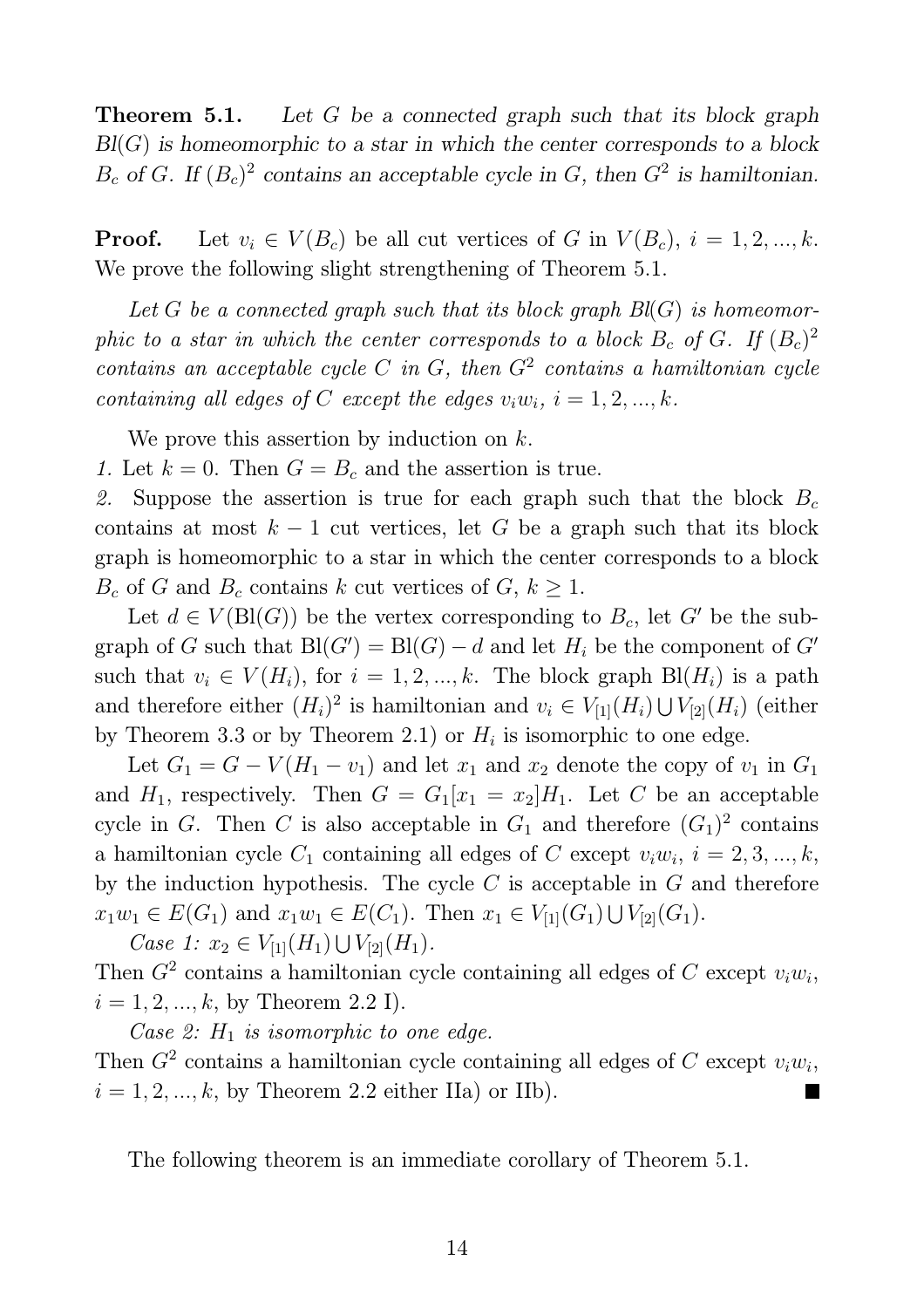**Corollary 5.2.** Let  $G$  be a connected graph such that its block graph  $Bl(G)$  is homeomorphic to a star in which the center corresponds to a block  $B_c$  of G. If  $B_c$  is hamiltonian, then  $G<sup>2</sup>$  is hamiltonian.

Let us mention the following theorem by Schaar [4] that motivates the next conjecture.

**Theorem 5.3 [4].** For every block G with  $|V(G)| \geq 4$  there exists a hamiltonian cycle in  $G^2$  containing at least four edges of  $G$ .

**Conjecture 5.4.** Let  $G$  be a connected graph such that its block graph  $Bl(G)$  is homeomorphic to a star in which the center c corresponds to a block  $B_c$  of G. If  $d_{\text{Bl}(G)}c \leq k, k < 7$ , then  $G^2$  is hamiltonian.

Conjecture 5.4 is true for  $k \leq 2$  but for  $k = 3, 4, 5, 6$  is an open problem. It is not possible to specify four edges from Theorem 5.3 and therefore Conjecture 5.4 is not an immediate corollary of Theorem 5.3 for  $k \leq 4$ . If Conjecture 5.4 is true, then the upper bound is sharp as can be seen from Figure 2.



Figure 2: